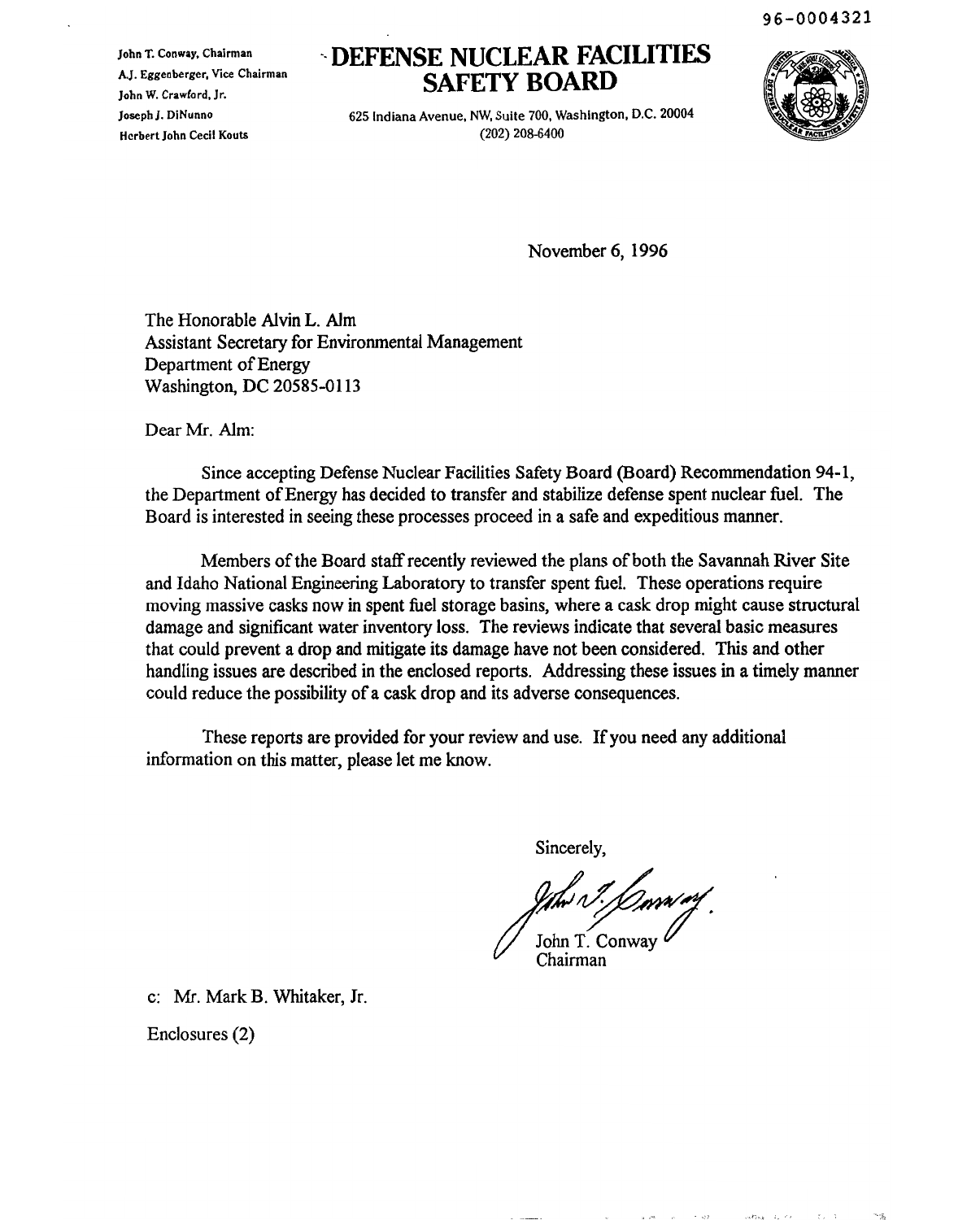# 9 6 / 4,3 2 1

## DEFENSE NUCLEAR FACILITIES SAFETY BOARD

#### August 15, 1996

| <b>MEMORANDUM FOR:</b> | G. W. Cunningham, Technical Director                                                                  |
|------------------------|-------------------------------------------------------------------------------------------------------|
| <b>COPIES:</b>         | <b>Board Members</b>                                                                                  |
| <b>FROM:</b>           | Dominic S. Napolitano                                                                                 |
| <b>SUBJECT:</b>        | Handling of Spent Nuclear Fuel at the Savannah River Site (SRS),<br>Trip Report for August 5-7, 1996. |

#### 1. Purpose

This report discusses handling and processing of defense spent nuclear fuel at SRS. Observations presented here are the result of an August 5-7, 1996, site visit by Defense Nuclear Facilities Safety Board (Board) staffmembers Dominic Napolitano and Donald Wille. This report does not address vulnerabilities identified in the *DOE Spent Fuel Vulnerability Assessment,* which focuses on spent fuel storage. Since that document was published, decisions have been made to move the stored fuel. This report examines the safety of fuel handling operations.

#### 2. Summary

Canyon utilization plans for stabilizing defense fuel at SRS have changed. As a result ofH-Canyon restart delays, F-Canyon needs to stabilize more defense fuel. Consequently, there could be a delay in using F-Canyon for off-site material, if required.

During stabilization operations, defense spent fuel will be retrieved from the K-, L-, and P-Basins. Board staff have four concerns with this activity. First, there is no assurance that makeup water will be available after a design basis accident. Second, crane rope is corroded, and the fatigue life of some cranes is not known. Third, a qualified rigger is not present during critical cask lifts. Fourth, although fuel is being removed from the basins, significant quantities of activated scrap metal will remain.

A Basis for Interim Operation for L-Basin was approved by the Department of Energy (DOE) on August 8, 1996. It concludes that the worst-case design basis accident is draining ofall the water from the basin. Calculations indicate that this occurrence would be safe for the public since drinking water limits would not be exceeded. Consequently, safety-related systems are not credited. However, Board staffnote that this occurrence would not be safe for workers. The fuel would be uncovered, and area dose rates would be very large.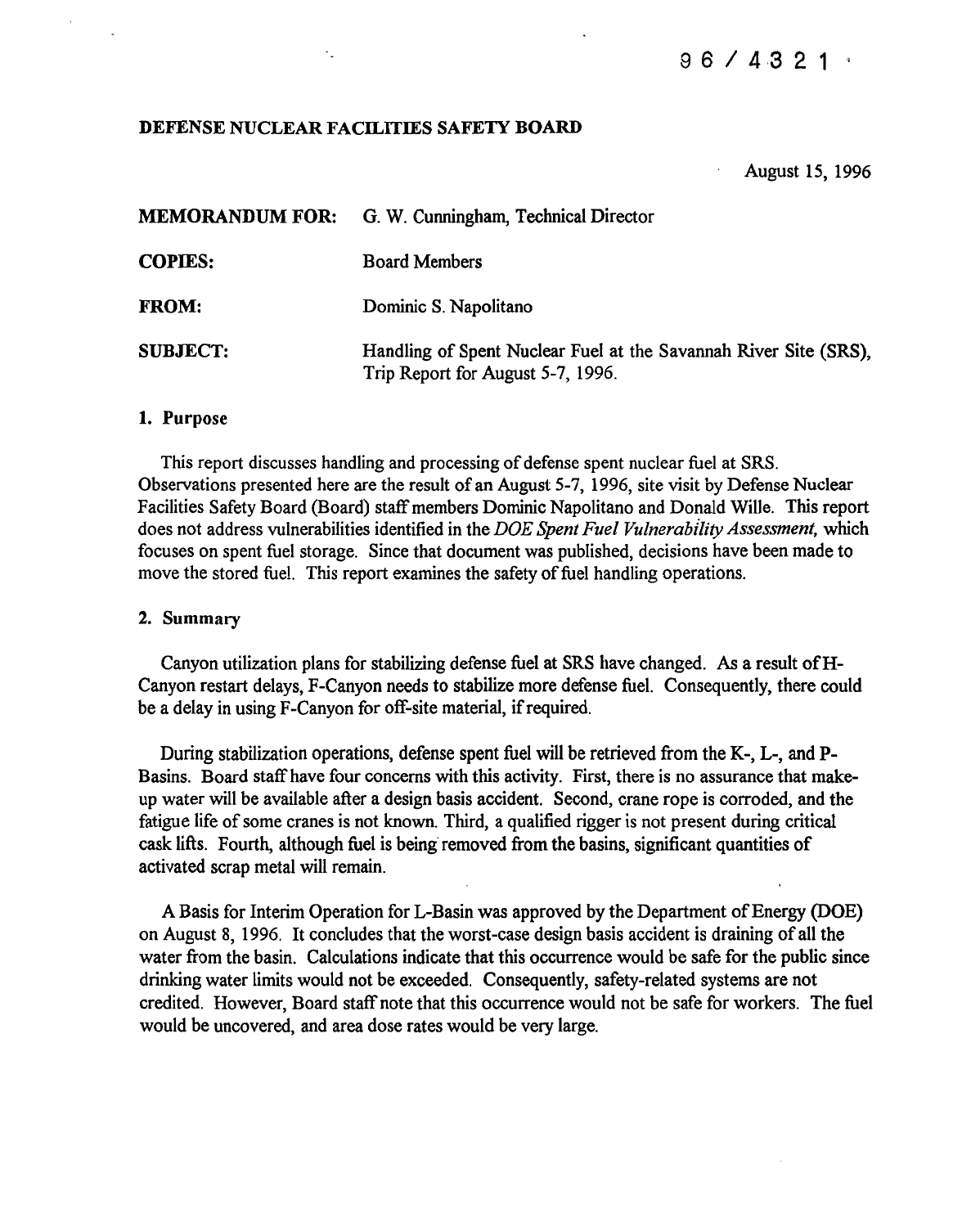## 3. Background

Consistent with Board Recommendation 94-1, SRS will stabilize its defense fuel-Mark 31 targets and Mark 16/22 bundles-using Canyon processes. Mark 31 processing is scheduled to resume in F-Canyon during August 1996 and end in January 1997. Mark 16/22 processing is scheduled to start in F-Canyon during May 1997, switch to H-Canyon in September 1998, and be completed in April 2000. SRS is also preparing to accept foreign research reactor fuel in L-Basin. The aggressive 94-1 schedule and foreign fuel program will require a significant number of fuel cask movements. Board staff are concerned about these operations since a cask drop accident could significantly delay the 94-1 schedule and release radioactive material.

## 4. Discussion

The following are highlights of the observations made by Board staff.

Canyon Processing Schedule (Mark 16/22). The Westinghouse Savannah River Company (WSRC) stated that personnel resources available at the Canyons are limited and may be further reduced. According to WSRC, these limitations have caused a I-year delay in H-Canyon restart. Presently, H-Canyon is scheduled to start up in September 1998; the original Canyon Utilization Plan presented to the Board stated that H-Canyon would come on line in September 1997. F-Canyon will compensate for the H-Canyon holdup by continuing to dissolve Mark 16/22 bundles. Thus, there is potential for delay in using F-Canyon for off-site material, if required.

Retrieval of Fuel in the Basins. Spent fuel shipments to the Canyons will come primarily from the K- and L-Basins. The cask cranes are 1950s vintage, designed with a safety factor of 5. Both were load tested in 1991-1992 to 125 percent of their rated loads. Based on NUREG-0612 statistics, Board staff estimate the probability of a cask drop during 94-1 activities at about 2 percent. In the event of a cask drop, WSRC expects that 150 gpm would leak from the basin. Since this is a high-probability event. Board staff looked at areas where WSRC could improve its safety margin. These areas are listed below:

- There is no assurance that make-up water will be available after an accident—If a cask drop or seismic 'event should cause a leak, basin water is supposed to be replaced by raw untreated water from the Emergency Service Water system. However, this line is not tested regularly, it has not been used for more than a year, and it is not seismically qualified.
- Corrosion is evident along the entire length of the K-Basin cask crane's wire rope and the fatigue life of basin cranes is not known—Board staff were not able to view the L-Basin crane rope, but were told its condition is similar. American Society of Mechanical Engineers (ASME) B30.2-1990 identifies excessive corrosion on wire rope as a hazard. WSRC stated that the rope is adequate based on visual inspection by site riggers. However, as noted in the Construction Safety Association of Ontario's *Rigging Manual*, visual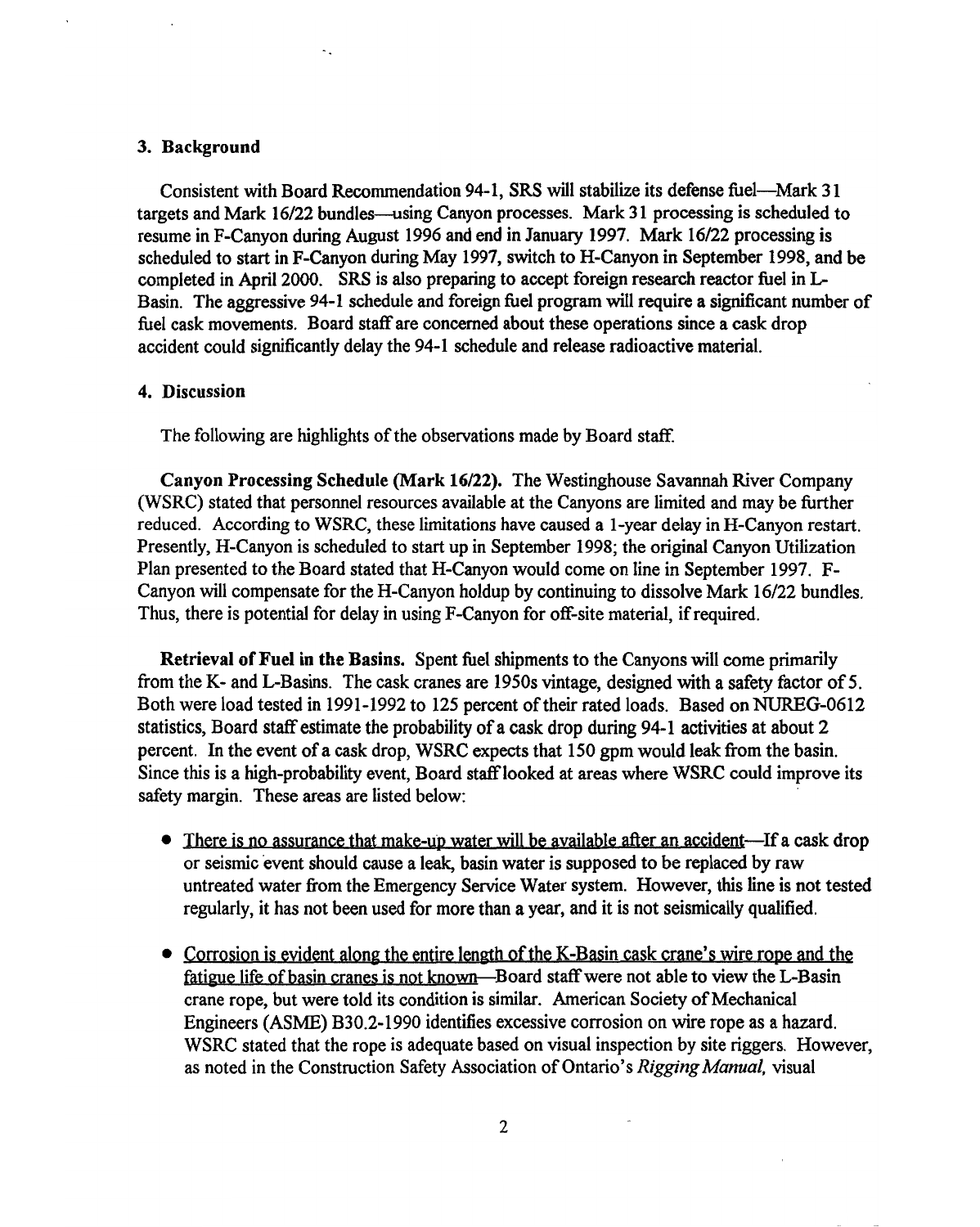inspection gives a poor indication of the extent of degradation since corrosion often begins inside the rope. A more rigorous inspection includes examining the rope core. If the core is corroded, the cranes' safety factor may be much less than WSRC believes.

Ä,

Additionally, the safety factor of 5 is based on static load. It does not include fatigue considerations as is required for contemporary cranes designed to *Crane Manufacturers Association ofAmerica Specification No. 70.* Since the cranes have experienced extensive use and will be used more frequently now than during production periods, an estimate of their remaining fatigue life would provide valuable safety information. A crane manufacturer that specializes in extending crane life could perform an inspection and determine the potential for fatigue.

- A qualified rigger is not present during fuel cask lifts—Fuel cask lifts are critical and preengineered. However, a crane operator, who has only Incidental Rigger Training, performs both the rigging and crane movement. This seems to contradict the SRS *Hoisting and Rigging Manual,* which states that a rigger shall ensure (1) the rigging equipment has the required capacity and is in good condition, (2) the rigging equipment is per procedure, and (3) the load path is clear.
- Although fuel is being removed from the basins, significant quantities of activated scrap metal will remain--Besides fuel, the basins store buckets of highly radioactive scrap metal. These buckets are suspended by rope and corroding wire cables. In contrast with the fuel, no plan of action has been formulated for retrieval of this material.

L-Basin Safety Documentation. Significant modifications were made to the L-Basin following the *DOE Spent Fuel Vulnerability Assessment.* These modifications included (1) successful sludge cleanup, (2) substantial water chemistry improvement, (3) modifications to the crane travel path, and (4) new racks for storing foreign fuel. In addition, new seismic and structural analyses have been initiated and will be completed in fiscal year 1997. Results of the site-wide seismic spectra activity, expected in December 1996, will be considered in this effort. Board staffintend to review these analyses.

A Basis for Interim Operation for L-Basin received DOE approval on August 8, 1996. Its accident analysis is predicated on the postulated release of all the basin water. This event is credible since the L-Basin emergency make-up water is not tested regularly and is nonseismic. The Basis for Interim Operation concludes that if all the water entered the public drinking supply, federal drinking water limits would not be violated. Therefore, no safety-related systems are credited. However, Board staff note that this occurrence would not be safe. The fuel would be uncovered, allowing high area dose rates. Moreover, fuel shipments would be suspended, and stored fuel would be very difficult to retrieve.